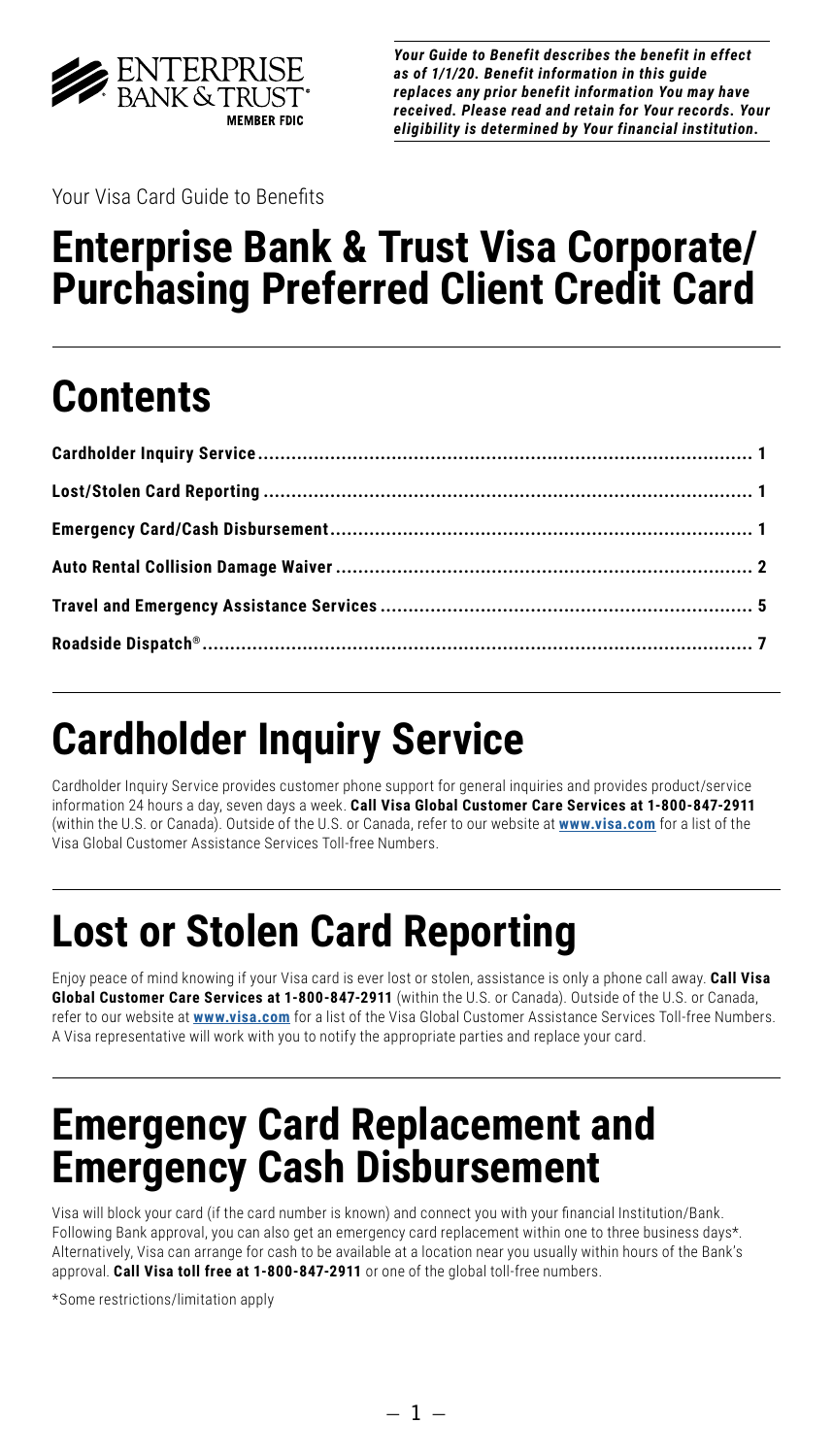## <span id="page-1-0"></span>**Auto Rental Collision Damage Waiver**



No cardholder wants to incur the expense of repairing or replacing a rented car. But accidents do happen, and vehicles do get stolen.

No matter what happens to Your rental car, You can be covered with Auto Rental Collision Damage Waiver. Auto Rental Collision Damage Waiver reimburses You for damages caused by theft or collision – up to the Actual Cash Value of most rented cars. Auto Rental Collision Damage Waiver covers no other type of loss. For example, in the event of a collision involving Your rented vehicle, damage to any other driver's car or the injury of anyone or anything is not covered. Rental periods of thirty-one (31) consecutive days are covered. (Longer rental periods, however, are not covered.)

You are eligible if Your name is embossed on an eligible card issued in the United States or if  $\qquad \Box$ You are authorized by Your company to rent an eligible vehicle using the company's eligible Account, as long as the rental is purchased entirely with the Account. Only You, as the primary renter of the vehicle, and any additional drivers permitted by the Rental Car Agreement are covered.

#### **How Auto Rental Collision Damage Waiver Works With Other Insurance**



Auto Rental Collision Damage Waiver covers theft, damage, valid loss-of-use charges imposed **6 MONTHS** and substantiated by the auto rental company, administrative fees and reasonable and customary towing charges, due to a covered theft or damage to the nearest qualified repair facility.

If the Rental Vehicle is for commercial and/or business purposes, Auto Rental Collision Damage Waiver benefit acts as primary coverage, and You may be reimbursed for up to the actual cash value of the vehicle.

If the Rental Vehicle is for personal reasons, this benefit is secondary coverage, supplemental to Your personal automobile insurance, meaning You may only be reimbursed for the amount of Your personal insurance deductible or other charges, including valid administrative and lossof-use charges not covered under Your personal insurance policy. If You are renting outside Your country of residence, or if You do not have automobile insurance, Auto Rental Collision Damage Waiver acts as primary coverage.



**prior damage.** 

Before You **leave the lot, be sure to check 45 DAYS** the car for any

## **How to Use Auto Rental Collision Damage Waiver**

- 1. Use Your card to initiate and complete Your entire car rental transaction.
- 2. Review the auto rental agreement and decline the rental company's collision damage waiver (CDW/LDW) option, or a similar provision, **as accepting this coverage will cancel out Your benefit.** If the rental company insists that You purchase their insurance or collision damage waiver, **call the Benefit Administrator for assistance at 1-800-348-8472. Outside the United States, call collect at 1-804-673-1164.**

This benefit is in effect during the time the rental car is in Your (or an authorized driver's) control, and it terminates when the rental company reassumes control of their vehicle.

This benefit is available in the United States and most foreign countries (with the exception of Israel, Jamaica, **the Republic of Ireland or Northern Ireland).** However, this benefit is not available where precluded by law, or where it's in violation of the territory terms of the auto rental agreement, or when prohibited by individual merchants. Because regulations vary outside the United States, check with Your auto rental company and merchants: because regulations vary outside the onited States, check with Your auto rental company<br>the Benefit Administrator before You travel, to be sure that Auto Rental Collision Damage Waiver will **apply.**



### **Vehicles** *Not* **Covered**

Certain vehicles are **not** covered by this benefit, they consist of expensive, exotic, and antique cars; cargo vans; certain vans; vehicles with an open cargo bed; trucks; motorcycles; mopeds; motorbikes; limousines; and recreational vehicles.

 $\overline{2}$ . Examples of expensive or exotic cars are the Alfa Romeo, Aston Martin, Bentley, Corvette, Ferrari, Jaguar, Lamborghini, Lotus, Maserati, Maybach, McLaren, Porsche, Rolls Royce, and Tesla. However, selected models of Audi, BMW, Mercedes-Benz, Cadillac, Infiniti, Land Rover, Lexus, Lincoln, and Range Rover are covered.

#### **CLAIMS SNAPSHOT**

**Use Your covered Account to secure and complete Your car rental transaction**

You are involved in a fender bender with Your Rental Vehicle





Call the Benefit Administrator to report the accident and receive a claim form





Claim form must be submitted with supporting documents



Claim settled

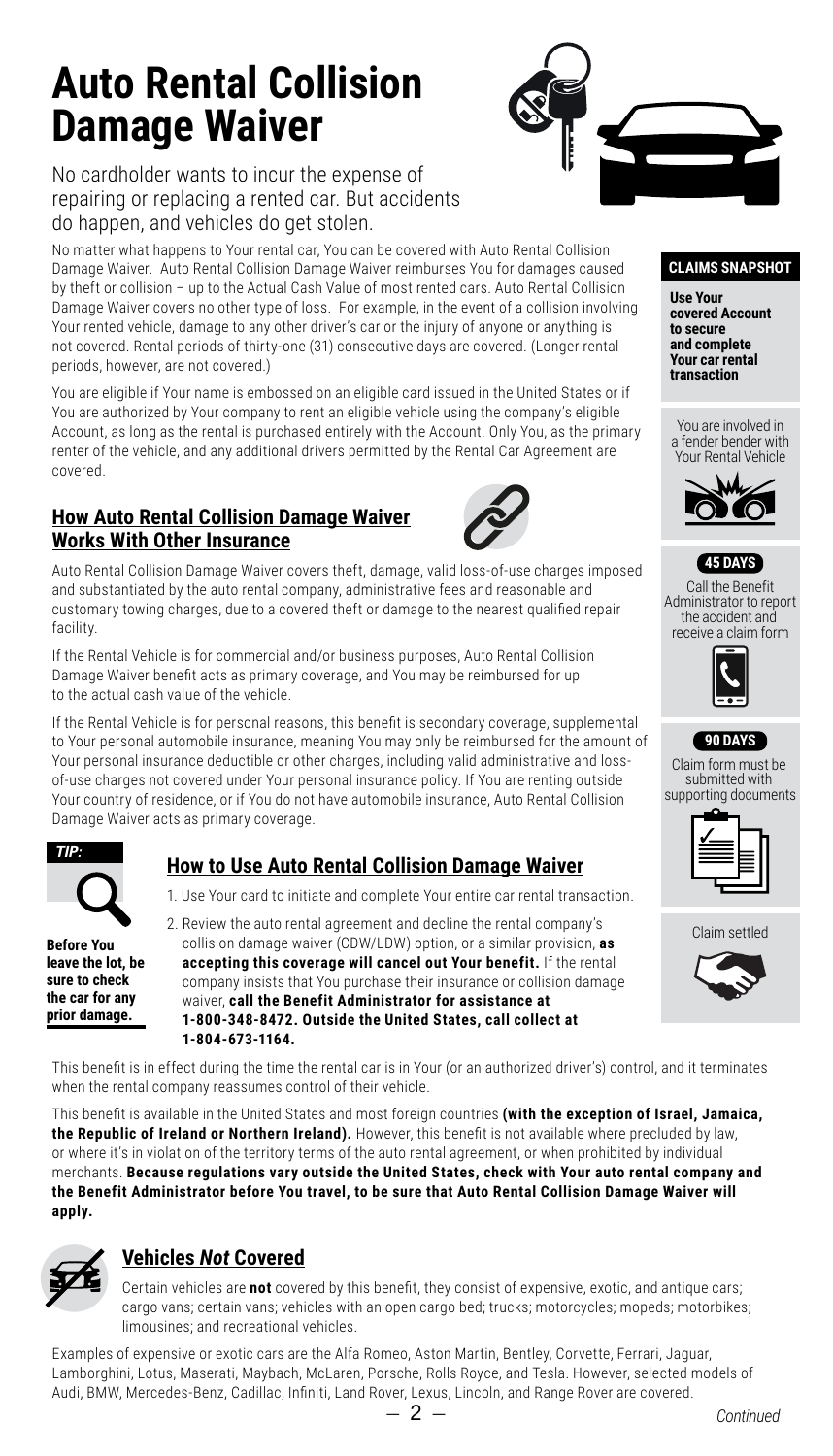An antique car is defined as one that is over twenty (20) years old, or one that has not been manufactured for ten (10) years or more.

Vans are **not** covered. But those designed as small-group transportation vehicles (seating up to nine [9] people, including the driver) **are** covered.



If You have questions about a specific vehicle's coverage or organization **where the vehicle is being reserved, call the Benefit Administrator at 1-800- 348-8472, or call collect outside the United States at 1-804-673-1164.** 



*TIP:* **Administrator. If you are not sure if your vehicle is eligible for coverage, contact the Benefit** 

## **Related Instances & Losses** *Not* **Covered**

- Any obligation You assume under any agreement (other than the deductible on Your personal auto policy)
- Any violation of the auto rental agreement or this benefit
- Injury of anyone, or damage to anything, inside or outside the Rental Vehicle
- Loss or theft of personal belongings
- Personal liability
- Expenses assumed, waived, or paid by the auto rental company, or its insurer
- The cost of any insurance, or collision damage waiver, offered by or purchased through the auto rental company
- Depreciation of the Rental Vehicle caused by the incident including, but not limited to, "diminished value"
- Expenses reimbursable by Your insurer, employer, or employer's insurance
- Theft or damage due to intentional acts, or due to the driver(s) being under the influence of alcohol, intoxicants, or drugs, or due to contraband, or illegal activities
- Wear and tear, gradual deterioration, or mechanical breakdown
- Items not installed by the original manufacturer
- Damage due to off-road operation of the Rental Vehicle
- Theft or damage due to hostility of any kind (including, but not limited to, war, invasion, rebellion, insurrection, or terrorist activities)
- Confiscation by authorities
- Vehicles that do not meet the definition of covered vehicles **45 DAYS**
- $\bm{\cdot}$  Rental periods that either exceed, or are intended to exceed thirty-one (31) consecutive days
- $\bm{\cdot}$  Leases and mini leases
- Theft or damage as a result of the authorized driver's and/or cardholder's lack of reasonable care in protecting the Rental Vehicle before and/or after the damage or theft occurs (for example, leaving the car running and unattended)
- Theft or damage reported more than forty-five (45) days\* after the date of the incident
- $\cdot$  Theft or damage for which a claim form has not been received within ninety (90) days\* from the date of the incident
- Theft or damage for which all required documentation has not been received within three hundred and sixty-five (365) days after the date of the incident
- $\cdot$  Theft or damage from rental transactions that originated in Israel, Jamaica, the Republic of Ireland, or Northern Ireland

#### \*Not applicable to residents in certain states

#### **Filing a Claim**

It is Your responsibility as a cardholder to make every effort to protect Your Rental Vehicle from damage or theft. If You have an accident, or Your Rental Vehicle has been stolen, immediately call the Benefit Administrator at **1-800-348-8472** to report the incident, regardless of whether Your liability has been established. Outside the United States, call collect at **1-804-673-1164**.

You should report the theft or damage as soon as possible but **no later than forty-five (45) days from the date of the incident.**

The Benefit Administrator reserves the right to deny any claim containing charges that would not have been included, if notification occurred before the expenses were incurred. Thus, it's in Your best interest to notify the Benefit Administrator immediately after an incident. Reporting to any other person will not fulfill this obligation.

### **What You Must Submit to File a Claim**

At the time of the theft or damage, or when You return the Rental Vehicle, ask Your car rental company for the following documents:



- A copy of the accident report form
- A copy of the initial and final auto rental agreements (front and back)
- A copy of the repair estimate and itemized repair bill • Two (2) photographs of the damaged vehicle, if available
- A police report, if obtainable
- A copy of the demand letter which indicates the costs You are responsible for and any amounts that have been paid toward the claim.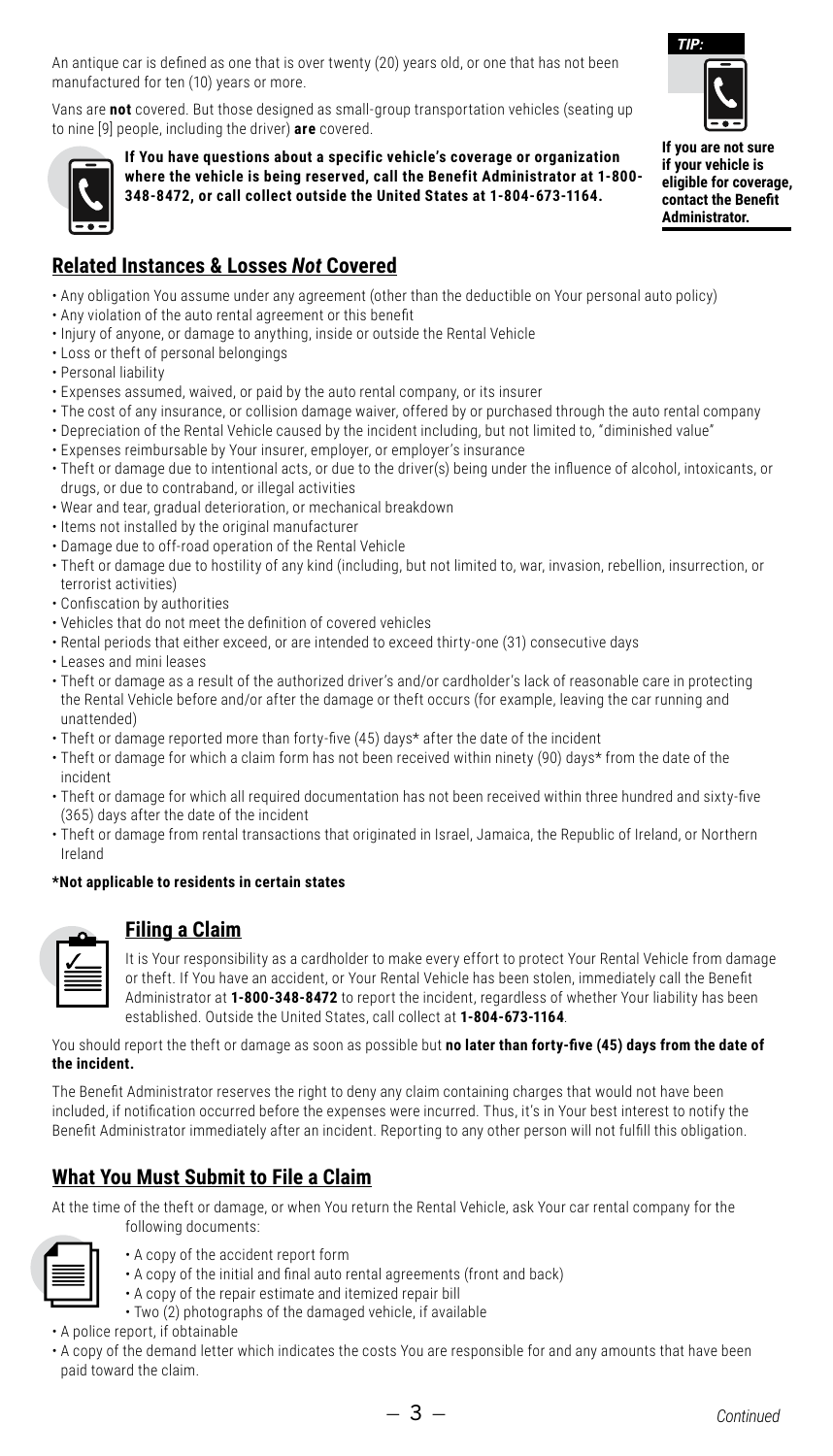Submit all of the above documents from the rental company, along with the following documents, to the Benefit Administrator:

• The completed and signed Auto Rental Collision Damage Waiver claim form (Important: This must be postmarked within ninety (90) days\* of the theft or damage date, even if all other required documentation is not yet available – **6 MONTHS**

#### or Your claim may be denied).

- A copy of Your monthly billing statement (showing the last four [4] digits of the Account number) demonstrating that the entire rental transaction was made on Your eligible Account.
- If the rental was for personal use, a statement from Your insurance carrier (and/or Your employer or employer's **12 MONTHS** insurance carrier, if applicable), or other reimbursement showing the costs for which You are responsible, and any amounts that have been paid toward the claim. Or, if You have no applicable insurance or reimbursement, a statement of no insurance or reimbursement is required.
- If the rental was for personal reasons, a copy of Your primary insurance policy's Declarations Page (if applicable) to confirm Your deductible. (This means the document(s) in Your insurance policy that lists names, coverages, limits, effective dates, and deductibles).
- Any other documentation required by the Benefit Administrator to substantiate the claim.

Finally, please note that all remaining documents must be postmarked within three hundred and sixty-five (365) days\* of the theft or damage date **or Your claim may be denied.**

\*Not applicable to residents of certain states.



#### For faster filing, or to learn more about Auto Rental Collision Damage Waiver, visit: **[www.eclaimsline.com](http://www.eclaimsline.com)**

#### **Finalizing Your Claim**

Your claim will typically be finalized within fifteen (15) days, after the Benefit Administrator has received all the documentation needed to substantiate Your claim.

#### **Transference of Claims**

Once Your claim has been paid, all Your rights and remedies against any party in regard to this theft or damage will be transferred to the Benefit Administrator, to the extent of the cost of payment made to You. You must give the Benefit Administrator all assistance as may reasonably be required to secure all rights and remedies.

#### **Definitions**

**Account** means Your credit or debit card Accounts.

**Actual Cash Value** means the amount a Rental Vehicle is determined to be worth based on its market value, age and condition at the time of loss.

**Eligible Person** means a cardholder who pays for their auto rental by using their eligible Account.

**Rental Car Agreement** means the entire contract an eligible renter receives when renting a Rental Vehicle from a rental car agency which describes in full all of the terms and conditions of the rental, as well as the responsibilities of all parties under the contract.

**Rental Vehicle** means a land motor vehicle with four or more wheels as described in the participating organization's disclosure statement which the eligible renter has rented for the period of time shown on the Rental Car Agreement and does not have a manufacturer's suggested retail price exceeding the amount shown on the participating organization's disclosure statement

**You** or **Your** means an Eligible Person who uses their eligible card to initiate and complete the rental car transaction.

#### **Additional Provisions for Auto Rental Collision Damage Waiver**

- Signed or pinned transactions are covered as long as You use Your eligible Account to secure the transaction.
- You shall do all things reasonable to avoid or diminish any loss covered by this benefit. This provision will not be unreasonably applied to avoid claims.
- If You make any claim knowing it to be false or fraudulent in any respect, no coverage shall exist for such claim, and Your benefit may be cancelled. Each cardholder agrees that representations regarding claims will be accurate and complete. Any and all relevant provisions shall be void in any case of fraud, intentional concealment, or misrepresentation of material fact.
- No legal action for a claim may be brought against the Provider until sixty (60) days after the Provider receives Proof of Loss. No legal action against the Provider may be brought more than two (2) years after the time for giving Proof of Loss. Further, no legal action may be brought against the Provider unless all the terms of the Guide to Benefits have been complied with fully.
- This benefit is provided to eligible cardholders at no additional cost. The terms and conditions contained in this Guide to Benefits may be modified by subsequent endorsements. Modifications to the terms and conditions may be provided via additional Guide to Benefits mailings, statement inserts, statement messages or electronic notification. The benefits described in this Guide to Benefits will not apply to cardholders whose Accounts have been suspended or cancelled.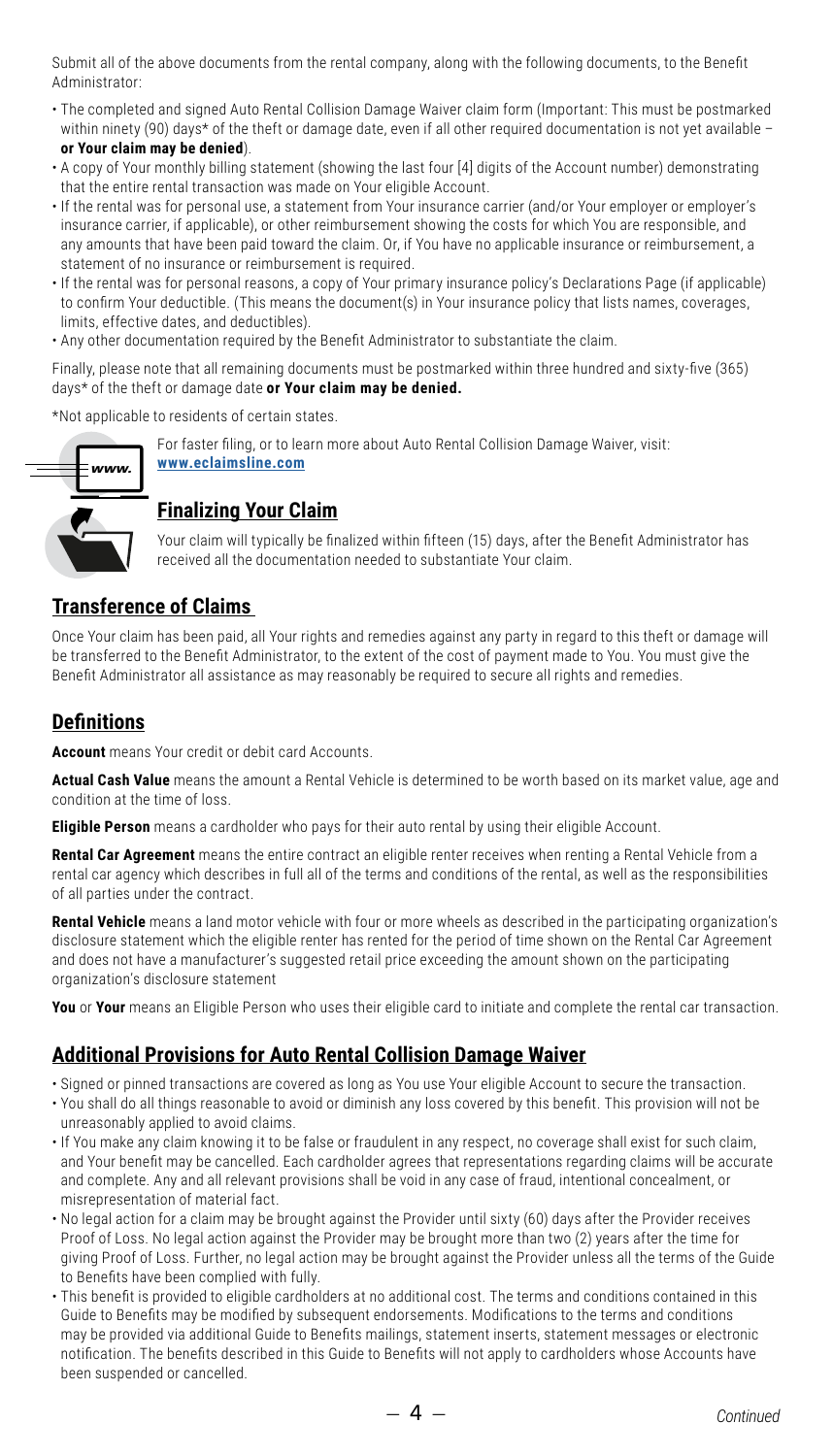- <span id="page-4-0"></span>• Termination dates may vary by financial institutions. Your financial institution can cancel or non-renew the benefits for cardholders, and if they do, they will notify You at least thirty (30) days in advance. Indemnity Insurance Company of North America ("Provider") is the underwriter of these benefits and is solely responsible for its administration and claims. The Benefit Administrator provides services on behalf of the Provider.
- After the Benefit Administrator has paid Your claim, all Your rights and remedies against any party in respect of this claim will be transferred to the Benefit Administrator to the extent of the payment made to You. You must give **6 MONTHS** the Benefit Administrator all assistance as may reasonably be required to secure all rights and remedies.
- This benefit does not apply to the extent that trade or economic sanctions or other laws or regulations prohibit the provision of insurance, including, but not limited to, the payment of claims.



#### For more information about the benefit described in this guide, call the **Benefit Administrator at 1-800-348-8472, or call collect outside the U.S. at 1-804-673-1164.**

FORM #BCDW01 - 2017 (Stand 04/17) ARCOW - CG

## **Travel and Emergency Assistance Services**

*Emergencies can escalate quickly when You are traveling away from home. Something that is relatively straight forward when You are not traveling, like replacing prescription medication, can be a difficult task when You are dealing with local laws or language barriers.* 



Travel and Emergency Assistance Services are made available to help You in case of an emergency while You are traveling away from home. The Benefit Administrator can connect You with the appropriate local emergency and assistance resources available, 24 hours a day, 365 days a year.

**Please note that due to occasional issues such as distance, location, or time, neither the Benefit Administrator nor its service providers can be responsible for the availability, use, cost, or results of any medical, legal, transportation, or other services.** 

#### **What are Travel and Emergency Assistance Services and how do I use these services when I need them?**

Travel and Emergency Assistance Services are made available to You, if You are a cardholder of an eligible card issued in the United States. You, Your Immediate Family Members and business associates are also eligible to use these services. Travel and Emergency Assistance Services provide assistance and referral only. You are responsible for the cost of any actual medical, legal, transportation, cash advance, or other services or goods provided.

To use the services, simply call the toll-free, 24-hour Benefit Administrator line at **1-800-992-6029. If You are outside the United States, call collect at 1-804-673-1675.** 

### **What are the specific services and how can they help me?**

• **Emergency Message Service** – can record and relay emergency messages for travelers, their Immediate Family Members or business associates. The Benefit Administrator will use reasonable efforts to relay emergency messages in accordance with benefit guidelines and limitations, but cannot take responsibility for the failure to transmit any message successfully. **All costs are Your responsibility.**



- **Legal Referral Assistance** can arrange contact with English-speaking attorneys and U.S. embassies and consulates if You're detained by local authorities, have a car accident, or need legal assistance. In addition, the Benefit Administrator can coordinate bail payment from Your personal account. The Benefit Administrator can also follow up to make sure bail has been properly handled. **All costs are Your responsibility**.
- **Emergency Transportation Assistance** can help You make all the necessary arrangements for emergency transportation home or to the nearest medical facility. This includes arranging to bring Your Immediate Family Members or business associates home and helping You stay in contact with family members or employers during the emergency. In the case of a death, the Benefit Administrator can make arrangements to repatriate the remains.

**All costs are Your responsibility.**

– 5 –

*Continued*

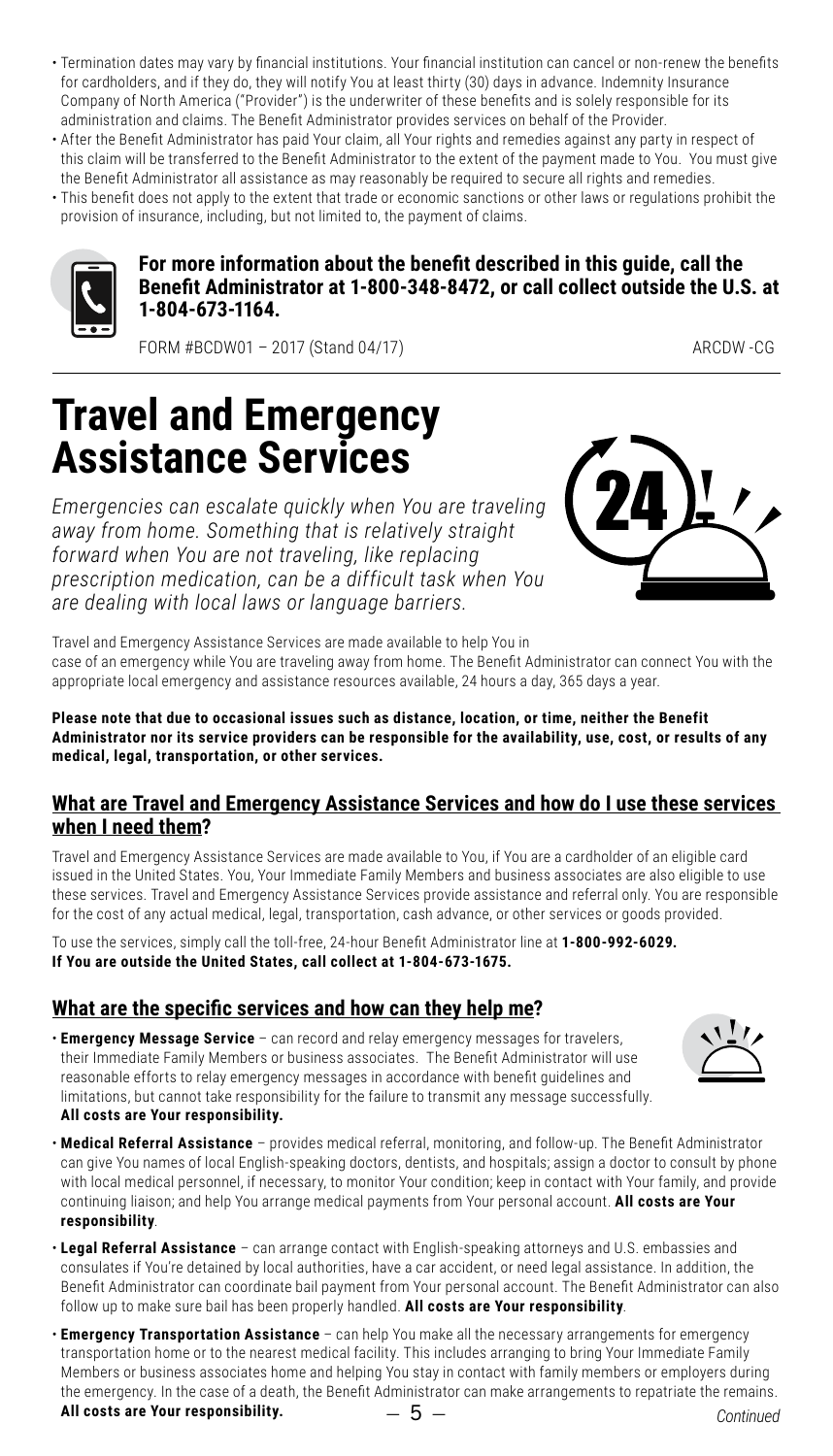- **Emergency Ticket Replacement** helps You through Your carrier's lost ticket reimbursement process and assists in the delivery of a replacement ticket to You, should You lose Your ticket. **All costs are Your responsibility**.
- **Lost Luggage Locator Service** can help You through the Common Carrier's claim procedures or can arrange shipment of replacement items if an airline or Common Carrier loses Your checked luggage. **You are responsible for the cost of any replacement items shipped to You**.
- **Emergency Translation Services** provides telephone assistance in all major languages and helps find local interpreters, if available, when You need more extensive assistance. **All costs are Your responsibility**.
- **Prescription Assistance and Valuable Document Delivery Arrangements** can help You fill or replace prescriptions, subject to local laws, and can arrange pickup and delivery of Your prescriptions filled for You at local pharmacies. It can also help transport critical documents that You may have left at Your home or elsewhere. **All costs are Your responsibility**.
- **Pre-Trip Assistance** can give You information on Your destination before You leave such as ATM locations, currency exchange rates, weather reports, health precautions, necessary immunizations, and required passport visas.

## **Definitions**

**Common Carrier** means any mode of transportation by land, water or air operating for hire under a license to carry passengers for which a ticket must be purchased prior to travel. Does not include taxi, limousine service, commuter **CLAIMS SNAPSHOT**.<br>rail or commuter bus lines.

**Immediate Family Member** means Your Spouse or dependent children under twenty-two (22) years old.

**You or Your** means an eligible person whose name is embossed on an eligible U.S. issued card, and You reside in the United States.

## **Additional provisions for Travel and Emergency Assistance Services**

This benefit is provided to eligible cardholders at no additional cost. The terms and conditions contained in this Guide to Benefits may be modified by subsequent endorsements. Modifications to the terms and conditions may be provided via additional Guide to Benefits mailings, statement inserts, statement messages, or electronic notification. The benefits described in this Guide to Benefits will not apply to cardholders whose accounts have been suspended or cancelled.



#### For more information about the benefit described in this guide, **call the Benefit Administrator at 1-800-992-6029, or call collect outside the U.S. at 1-804-673-1675.**

FORM #TEAS - 2017 (Stand 04/17) TEAS-CG